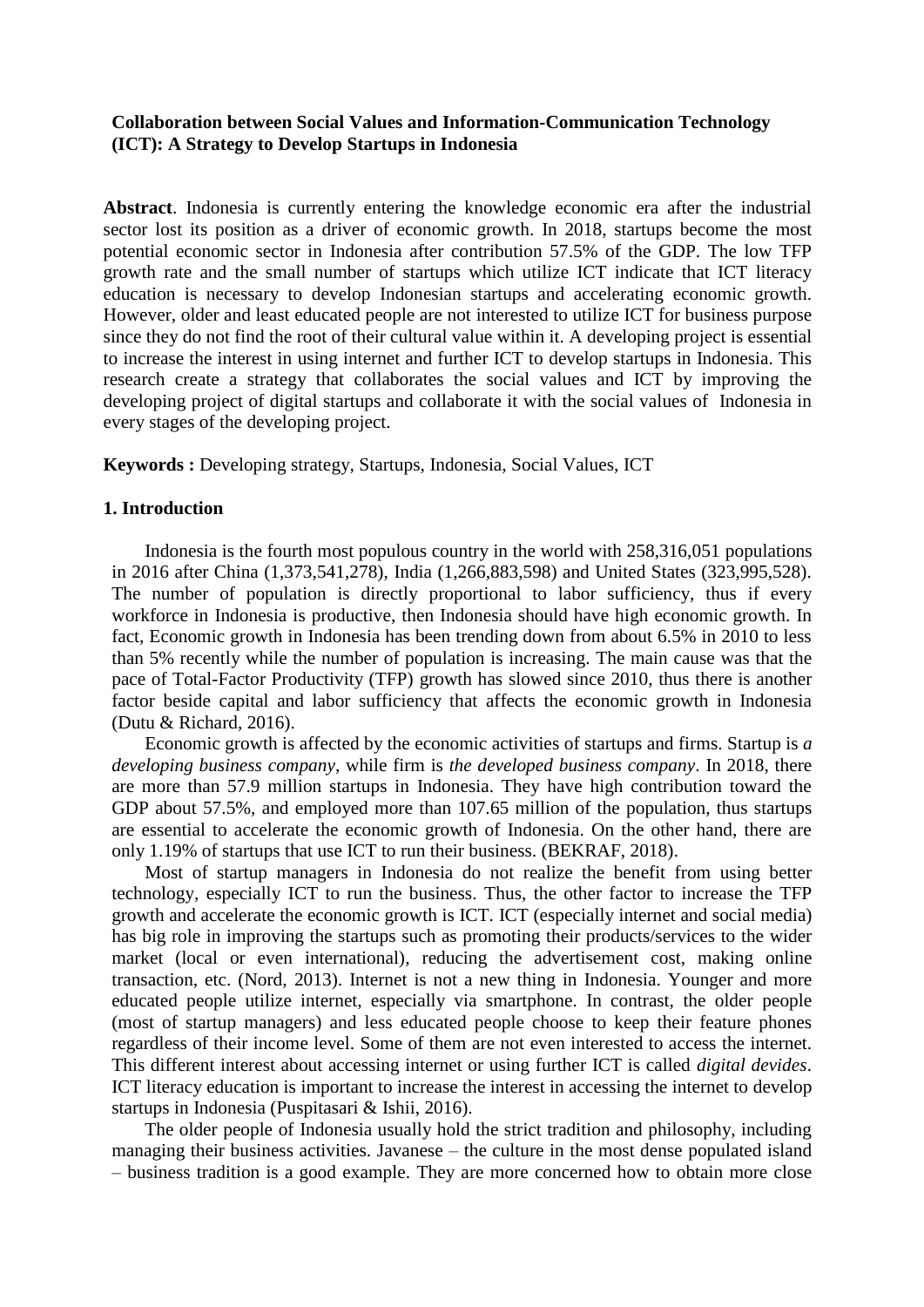relatives with their business than expand their business to the wider market (Herliana, 2015). The other cultures in Indonesia also have one thing in common; it is the concern of the social values. Thus, the startups developing project in Indonesia should be managed by a different strategy than the common ICT literacy education.

The purpose of this research is to create a strategy that answer the question *How to develop startups in Indonesia?* The developing strategy includes the collaboration of the social values from Indonesian culture and the use of ICT. The Section 2 provides the Theoretical Analysis. Section 3 presents the detailed methodology. Result and Discussion are presented in Section 4 and Section 5 respectively. This research is concluded in Section 6.

### **2. Theoretical Analysis**

#### *2.1. Management in common*

The term *management* is from the Old French, *menage* which means handling or controlling horse. Management can be defined as

"*Getting things done through other people*. Or more specifically: *coordinating the efforts of people towards common goals*. The other people involved may be subordinates, clients, customers, suppliers, authorities, or the public in general. Important is that management is always about people. Jobs in which no other people are involved are technical, not management" (Hofstede, 2007)

Management is part of the culture of the society it takes place. The management techniques are culturally specific. A management strategy or philosophy that is appropriate in one national culture is not necessarily appropriate in another, because every nation have their own culture and values. Values are *broad tendencies to prefer certain states of affairs over other* (Hofstede, 1984).

The strategy to manage a startups developing project must be appropriate to the culture of Indonesia or more specific, the social values in Indonesia. It plays an essential role in effectiveness and corporate identity because every business including startups have home country (Carney, 2005).

#### *2.2. Indonesian Social Value*

Indonesia is a country in South-East Asia between Pacific Ocean and Indian Ocean. Indonesia is an archipelago that consists of 17,504 islands, thus Indonesia has many different cultures such as Javanese, Balinese, Batak, etc. There are three social values in every culture of Indonesia which represent collectivism: *Silaturahmi*, *Gotongroyong* and *Musyawarah*.

The literal translation of *Silaturahmi* is the ties of friendship. In general, the definition of *Silaturahmi* is *strengthening the social bonds among people*. Indonesian people have tendencies to make social bonds with the other people even a stranger. This social value becomes the main purpose to run a business in *pasar* (Indonesian traditional market). The retailer has tendencies to create social bond with the other retailer and buyer. There is a feeling of comfort when they make as many close relatives as possible. Some of them treat their close relatives more like family members than friends. Individuality is generally not acceptable in the social enviroment of Indonesia. Collectivity has a higher value than privacy.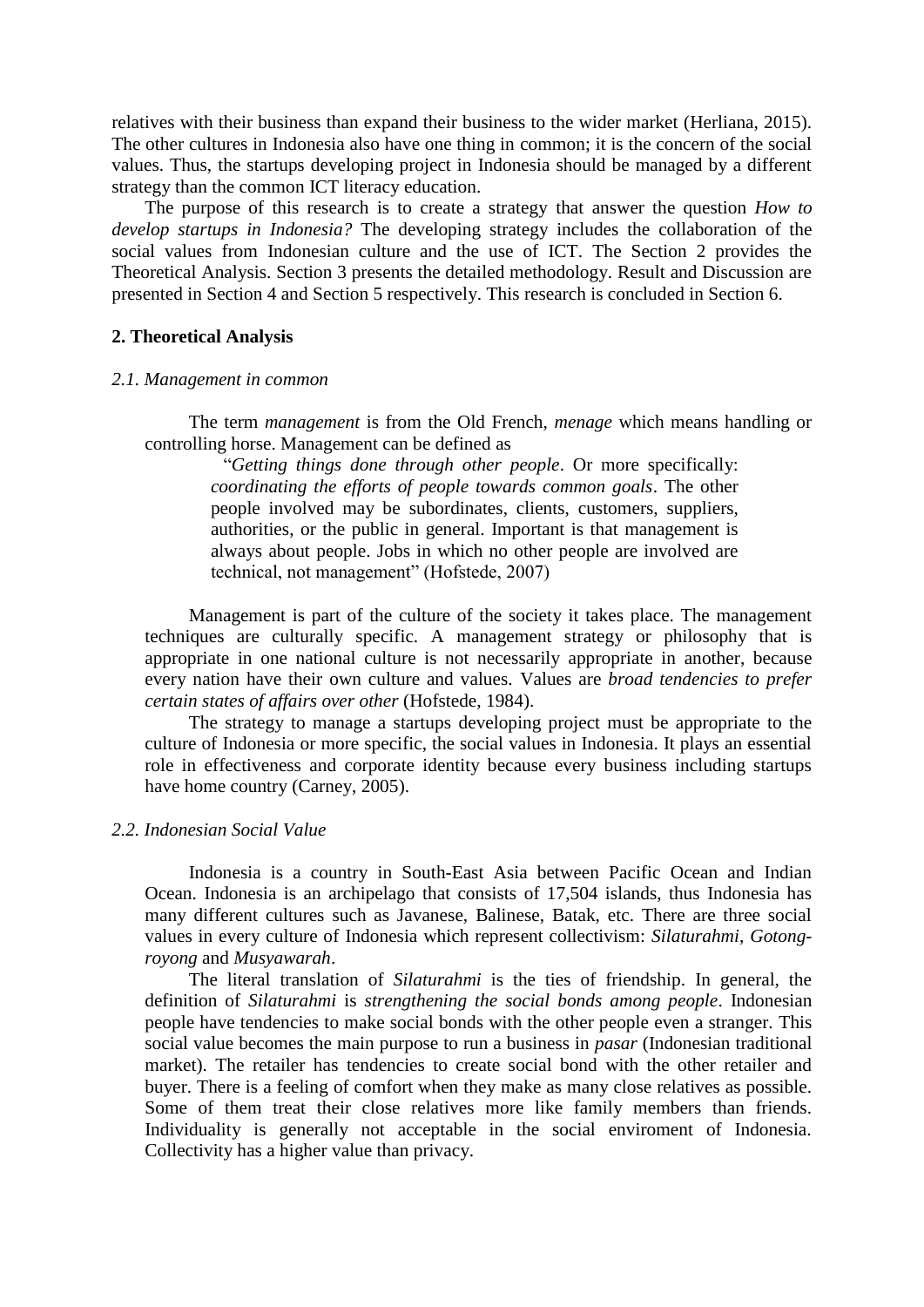The value of *Gotong-royong* represent something stronger than teamwork. It can be defined as *mutual help*. Teamwork derived from the legality of a team to achieve the same goals, while *Gotong-royong* derived from the will to help close relatives or family members to achive the same goal or even the goal from other people. Indonesian people do not hestitate to help other even stranger. *Gotong-royong* is the value of selflessness and social work. This value is lectured to the people since childhood. Children is participated to simple task like clean enviroment in the neighborhood and even more serious issue like helping the victim of natural disaster (Taylor & Peace, 2015).

The last value plays role in decision making, it is *Musyawarah* or deliberation. While political like election are made based on vote, the minor decisions are usually made by deliberation. Indonesian people do not hasty or impatient to weight arguments with a view to a choice or decision. Bargaining is a simple example of *Musyawarah* that is common in *pasar*.

These values cannot be separated from the economic activities of Indonesia, including managing startups. The developing strategy must contain the values of *Silaturahmi*, *Gotong-royong* and *Musyawarah* to be appropriate with the social values of Indonesia.

### *2.3. Knowledge Economic Era in Indonesia*

There are three eras of global economic disorientation: aglicultural era, industrial era, and knowledge economic era. Each era has different concern about the core value to run a business. Aglicultural era value financial capital and natural resources, industrial era value manufacturing technology and knowledge economic era value knowledge to utilize ICT to make creativity (Pink, 2005).

The history of business starts at the agricultural era, where most of the product are based on the natural resources. Industrial technology did not exist thus the products were manufactured by the hand of human. This constraints causes the rate of production could not satisfy the demand rate thus the manufacturer could set high price for a single product. It was an obivious strategy by the law of economics. The industrial research was focused on creating more products such that the manufacturer could satisfy all the demand an retrive maximum profit.

Industrial era begins when the boiler was applied for industrial purposes. Many researches were initiated to design manufacturing machines. By these machines, production becomes trivial thus many manufacturing industry (firm and startups) were built in the industrial era. The competition between firms/startups had affected the amount of product in the market. The number of supply is higher than the demand, thus the price was dropped to dominates the market share. In this era, the concern of business was to minimize the production cost by effectivity, thus the manufacturer could recieve high profit even if they set low prices on their product. It is clear that there is a disorientation from agricultural era where people was trying to satisfy the demand rate to the industrial era where people was trying to minimize the production cost.

The industrial era of Indonesia was likely began after the Asia financial crisis between 1984 and 1996 which is indicated by strong growth in the industrial and service sectors (7.3% and 7.2% per annum respectively). It was too late, since the western countries enter the industrial era was started after the application of boiler for manufacturing purpose in 1781. After 2008, industrial sector lost its position as a driver of economic growth and remain almost stable from 2010 until 2012. (Suryahadi et al., 2012). It indicates that the industrial era was ending around the first half of this decade and Indonesia is currently entering knowledge economic era.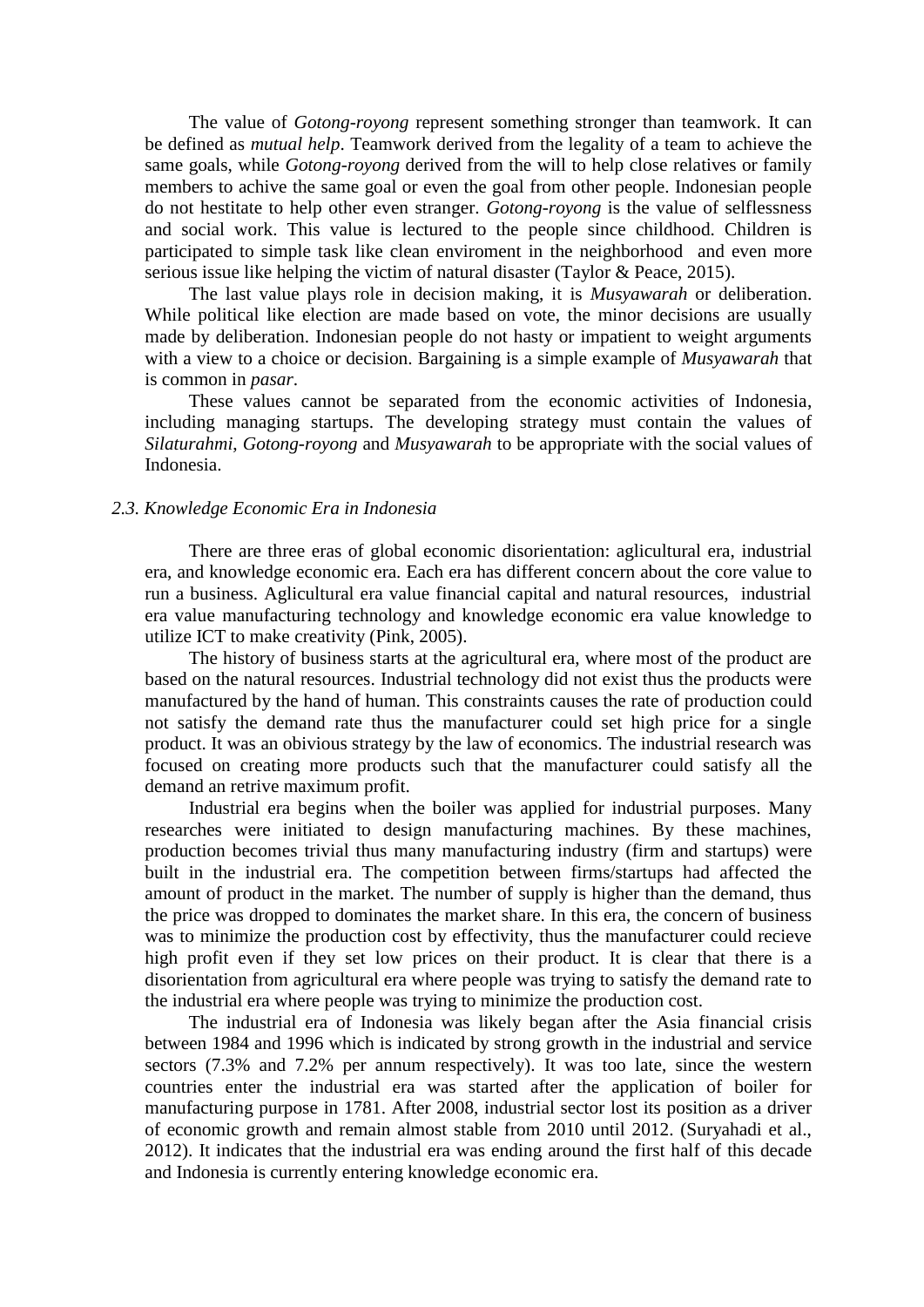Manufacturing technologies in industrial era create tight competition between firms/startups. How to run the business when every supply is higher than demand rate while the prices are dropping? Advance knowledge – including the knowledge to utilize ICT - is essential to run the business. This era is called, knowledge economic era. In this era, ICT must be utilized to create a creative solution about business problem. People can start a business online without spent any money for renting a shop or using social media for free advertisement media. In conclusion, knowledge to utilize ICT is the solution to develop startups in knowledge economic era.

## *2.4. ICT and Digital Startups in Indonesia*

The improvement of ICT utilization in a developing country indicated by leapfrogging, *the process by which new Internet users access the Internet.* Steinmueller (2001) stated that leapfrogging enable developing country may now develop. Furthermore, mobile leapfogging - *the process by which new Internet users access the Internet by mobile phone* – can be used to overcome digital divide in Indonesia (Puspitasari & Ishii, 2015).

Mobile leapfrogging is initiated by some digital startups in Indonesia. The online transportation startups educate the conventional driver to make easier communication with theitr client, the startups who are managing online marketplace educate retailers to sell and promote their products by mobile phone, etc. Digital startups are trying to overcome the digital divide in Indonesia. On the other hand, they who do not want to learn about ICT oppose this change. In the late 2007 until 2018 many conventional drivers attack online drivers as the rejecting opposition, hence online transportation services slow down their business. Some retailers in *pasar* blame online market for their lower income. Digital startups should evaluate their education strategy to overcome this issue.

#### *2.5. Business Model*

The project to develop startups by increasing the interest of ICT utilization should include the education using appropriate business model that covers the social values in Indonesia. Business model is a concise representation of how an interrelated set of decision variables in the areas of venture strategy, architecture and economics are addressed to create sustainable competitive advantage in defined markets.

There are many business model to represent the business. Foss & Saebi (2017) stated that perfect business model that would be appropriate to any condition does not exist. Startups should choose the most appropriate business model to the society where they take place.

This research suggests the *Business Model Canvas* (BMC) developed by Osterwalder & Pigneur (2010) as the appropriate business model to be added in the developing project, since it focuses on value creation which is the main aspect to collaborate the the social value and ICT. BMC contains nine panel which are : (1) value creation/proposition; (2) key partners; (3) key activities; (4) key resources; (5) channel; (6) customer relationship; (7) customer segmentation; (8) cost structure and (9) revenue stream. The ilustration of BMC is presented in Fig 1.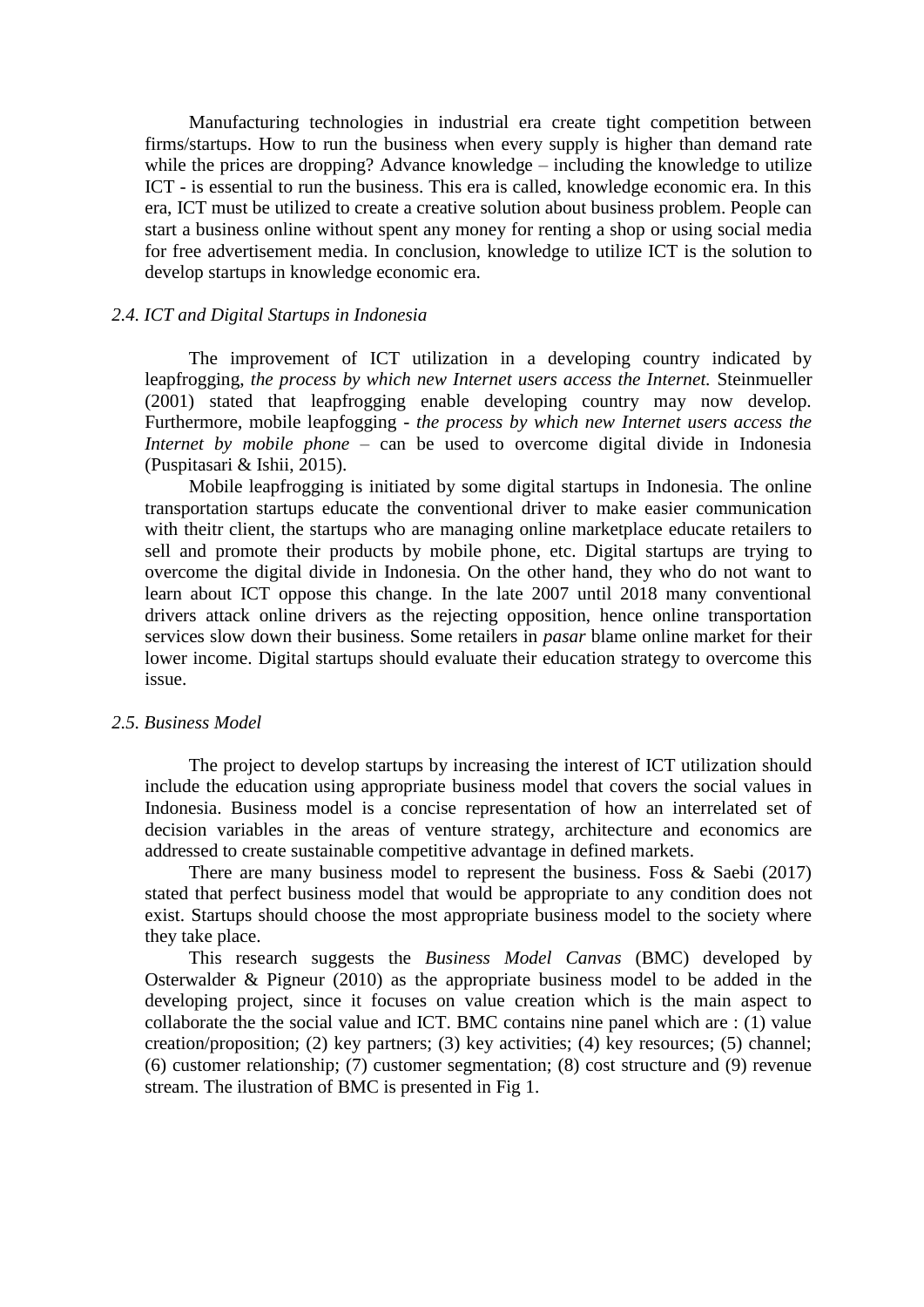| Key Partners   | <b>Key Activities</b> |  | Value Propositions | Customer Relationships | Customer Segments |
|----------------|-----------------------|--|--------------------|------------------------|-------------------|
|                |                       |  |                    |                        |                   |
|                |                       |  |                    |                        |                   |
|                |                       |  |                    |                        |                   |
|                |                       |  |                    |                        |                   |
|                |                       |  |                    |                        |                   |
|                | Key Resources         |  |                    | Channels               |                   |
|                |                       |  |                    |                        |                   |
|                |                       |  |                    |                        |                   |
|                |                       |  |                    |                        |                   |
|                |                       |  |                    |                        |                   |
|                |                       |  |                    |                        |                   |
| Cost Structure |                       |  | Revenue Streams    |                        |                   |
|                |                       |  |                    |                        |                   |
|                |                       |  |                    |                        |                   |
|                |                       |  |                    |                        |                   |
|                |                       |  |                    |                        |                   |
|                |                       |  |                    |                        |                   |

# **Business Model Canvas**

Fig 1. Business Model Canvas by Osterwalder & Pigneur (2010)

# **3. Method**

This study uses interview and group discussion to collect data. The interview was done to collect the data of how one of the most leading ICT firms in Indonesia manage a training project to develop the digital startups. Then a group discussion was done with on of the field manager from one of the startup who managed online marketplace and recently became a leading firm to analyze the BMC of their business. Both of the interview and discussion are initiated in early 2018.

Then the obtained data from the interview is compared with the social value of Indonesia by presenting the idea to five local startups who do not use ICT to run their business. The five local startups are managed by 40-60 years old with various income level, gender, birthplace, and educational level. While the obtained data from the group discussion is compared to the common BMC of a online marketplace.

# **4. Results**

## *4.1. How startups developing project is managed in Indonesia*

The startups developing project managed by the government mostly focused on the agricultural startups. The government of Indonesia understands the importance of digital startups, thus the developing project which focuses on the digital startups is managed by the leading ICT firm, which is also national company (a firm strictly regulated by government and running their business for the importance of the nation).

The developing project begins with an audition to select the potential participants. The audition is managed by organizer with workshop, submission and interview,

## 1. Workshop

Every registered participant are joined to a workshop to improve their knowledge. The workshop material contains the general view about business and ICT to increase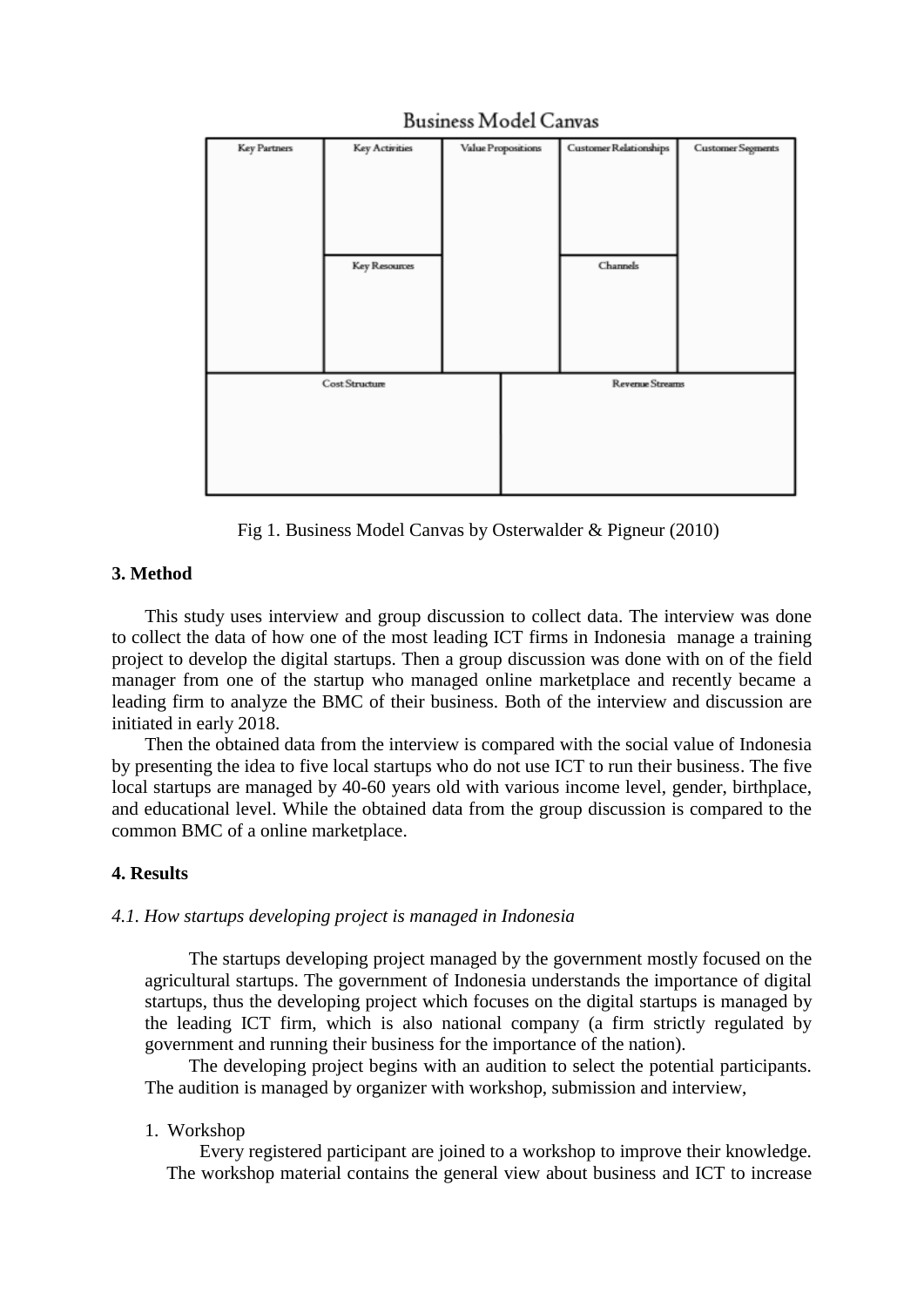the business productivity, value proposition and business model in three days. The purpose of this workshop is to develop the participant to create a high quality submission for their business.

#### 2. Submission

The participant must submit their business idea with digital form to the organizer about the workshop material. Each startup can have a consultation with a coach before submit the business idea.

### 3. Interview

Every participant who submitted their business idea must have be interviewed by the organizer about the details of their business idea. The selection are made by the organizer based on the data received through an interview.

If they past the interview, then the participating startups have to undergo the training through 5 stages : (1) customer validation; (2) product validation; (3) business model validation; (4) market validation; and (5) value validation.

### 1. Customer Validation

The first stage of the training is to validate the customers of the start-ups. The participating startups need basic knowledge about their business and the potential customer of their business, idea about how to collect the data of the customers, and what are they going to do with the customer data in order to improve their business.

## 2. Product Validation

In this stage, the participants have to create an innovation for their product. What distinguish their product to the other business. This innovation is initiated by the collected data from the potential customers.

#### 3. Business Model Validation

The participants create a planning about the whole business model to run their business, after they understand what innovation that validates their product.

#### 4. Market Validation

This stages is managed for 2 years. In this stages, the participants are ready to offer their products to the market, then the project organizer gives funding, market access and market channel to the start-ups to accelerate the progress of their business.

### 5. Value Validation (Follow on funding)

This is the last stage of the training. If the start-ups in the market validation stage accomplishes the target, then they will not give further funding from TELKOM. The purpose of this stage is to find funding to the participating start-ups from the other leading company such that the start-ups would be independence.

The participating start-ups are declared to be success if they pass all of the five stages. The data of participants of this project from 2013 to 2017 is recieved from their documentary book by Utoyo (2016) and presented in Figure 2.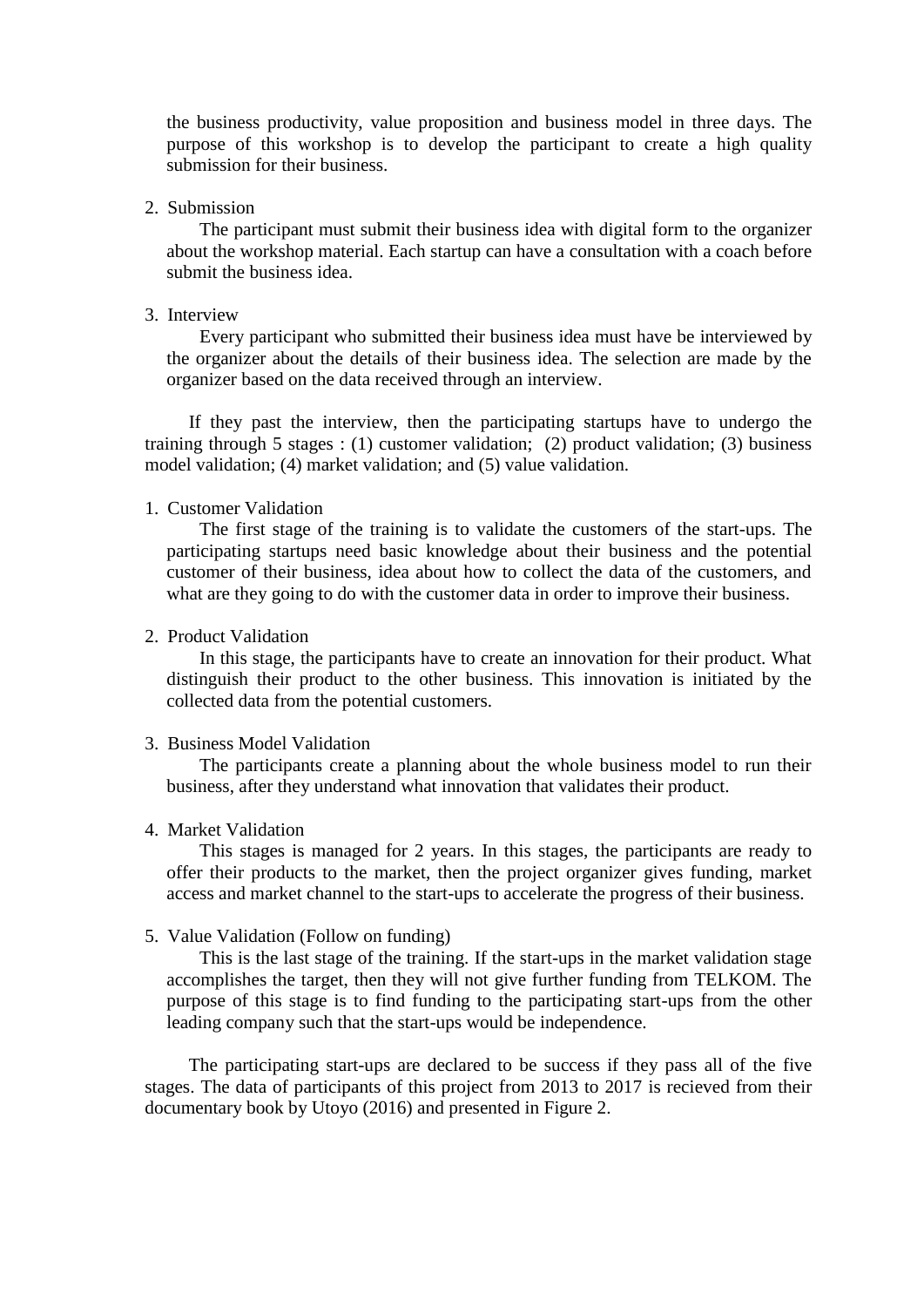

Figure 2. The distribution of startups participants in the five stages from 2013 to 2017

## *4.2. How online marketplace represent their business in BMC*

The obtained results from the group discussion were presented by the field manager of the firm. Field manager is a user (retailer) of the online marketplace who coordinates the other retailer and make a fellowship events to in the certain area. In this discussion, the results were obtained from the field manager of Klaten – a city in Central Java. The obtained result is represented in Table 1.

| <b>BMC</b><br>element                      | <b>Presented BMC</b>                                                                           | Common online marketplace                                                |  |
|--------------------------------------------|------------------------------------------------------------------------------------------------|--------------------------------------------------------------------------|--|
| Value                                      | Help retailer to expand their<br>business by mutual profit<br>relation                         | Easier shopping, anywhere and<br>anytime                                 |  |
| Revenue                                    | Promotion fee from retailer<br>and small revenue substraction<br>for every selling to retailer | Revenue substraction for every<br>selling to retailer                    |  |
| Cost                                       | Employee fee, web<br>maintenance                                                               | Employee fee, web<br>maintenance                                         |  |
| Customer                                   | Buyer and retailer                                                                             | Buyer                                                                    |  |
| Relation                                   | Fellowship between retailer                                                                    | Online customer service                                                  |  |
| Channel<br>Activity<br>Partner<br>Resource | Web and Field Manager<br>Online digital transaction<br>Retailer<br>Web and retailer            | Web (anytime, anywhere)<br>Online digital transaction<br>Retailer<br>Web |  |

Table 1. The comparison of the presented BMC and the common BMC of online marketplace

*4.3. How the local startups response the developing project and the presented BMC*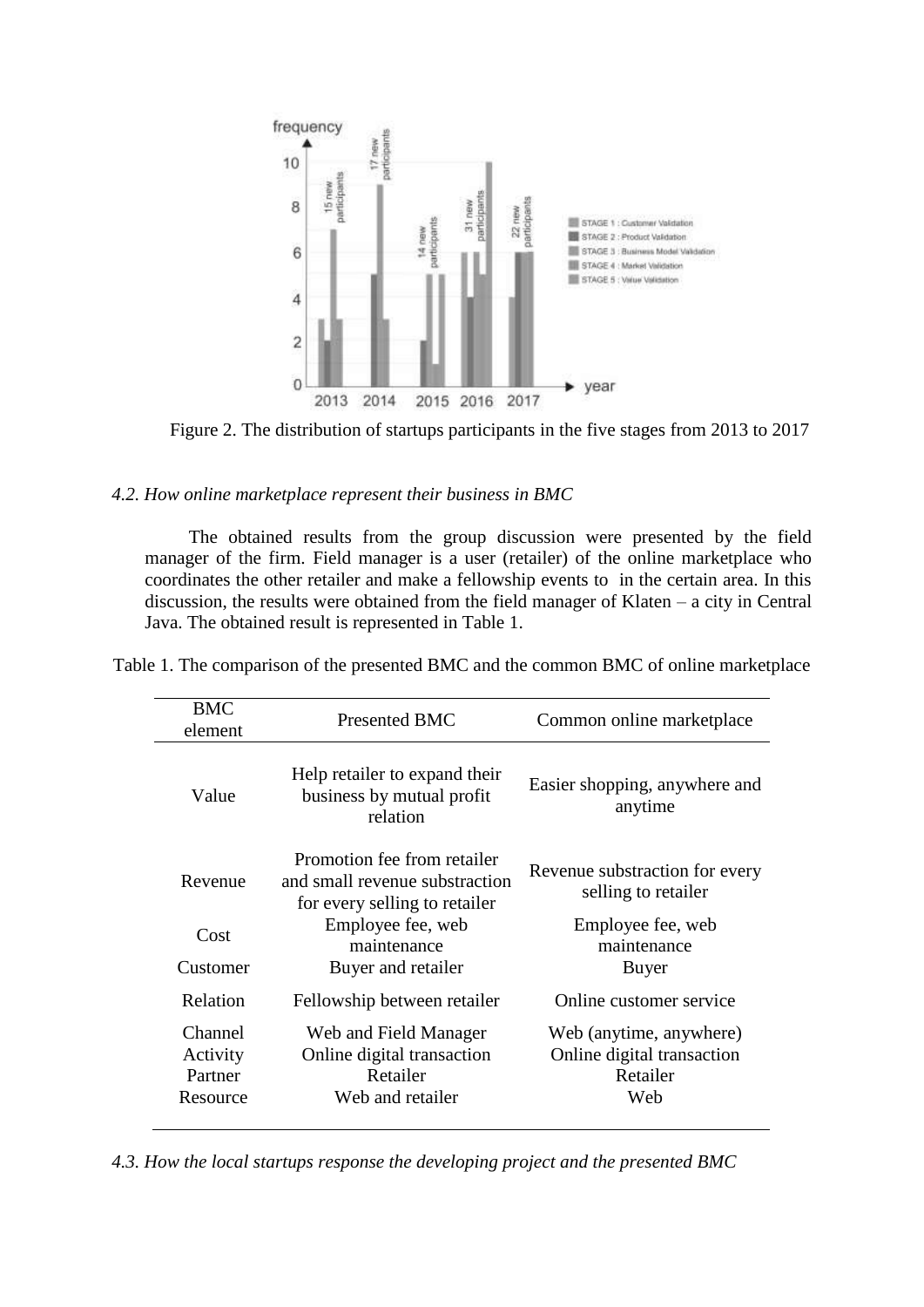This research asked five local startups who run their business without ICT to response the developing project and the BMC presented by the field manager of the online marketplace. The response is presented in Table 2. The five startups are: (1) beauty salon managed by 57 years old woman; (2) home industry who produce snack and cake managed by 38 years old woman; (3) a traditional retailer in *pasar* (60 years old man); (4) a local wedding organizer managed by 54 years old man; and (5) a local clothing industry managed by 34 years old man.

| Startup                                                         | <b>Beauty Salon</b>                                                                                                     | Home<br>Indusrty                                                                                           | Traditional<br>Retailer                                         | Wedding<br>organizer                                                                                                                                                     | Clothing<br>Industry                                                                                                            |
|-----------------------------------------------------------------|-------------------------------------------------------------------------------------------------------------------------|------------------------------------------------------------------------------------------------------------|-----------------------------------------------------------------|--------------------------------------------------------------------------------------------------------------------------------------------------------------------------|---------------------------------------------------------------------------------------------------------------------------------|
| The<br>developing<br>project                                    | It is to<br>difficult and<br>I am too old<br>to join the<br>project                                                     | I would like to<br>join but I do<br>not have the<br>time and the<br>workshop<br>place is too<br>far        | I can run my<br>business<br>without<br>joined such a<br>project | My business<br>has a local<br>market. I<br>$don't$ think $I$<br>need to join<br>the project                                                                              | That is<br>interesting. I<br>hope I have<br>the team to<br>join the<br>project                                                  |
| The BMC of<br>the online<br>marketplace                         | If they can<br>promote<br>other<br>business<br>than retail,<br>then I would<br>ask my son<br>to register<br>my business | It is nice to<br>help each<br>other<br>especially<br>with fellow<br>retailer who<br>sell snack and<br>cake | We already<br>have such a<br>community in<br>this pasar         | Well, it is<br>great for the<br>leading<br>business, but<br>I will stay<br>with the<br>traditional<br>way of<br>promotion,<br>by promote it<br>to my close<br>relatives. | I like how<br>they build the<br>fellowship. I<br>was planning<br>to promote my<br>product too, if<br>$I$ have $a$<br>smartphone |
| Their most<br>imprtant<br>thing to<br>improve their<br>business | Finacial<br>capital                                                                                                     | Manufacturing<br>technology                                                                                | Social bond                                                     | Social bond                                                                                                                                                              | Creativity                                                                                                                      |

Table 2. The response of the five local startups

### **5. Discussion**

From the Figure 2, the number of startups who passed all of the developing project is keep increasing, except in 2017 because there are still in the fourth stage (it needs at least 2 years to pass the fourth stage). Furthermore, the number of startups who do not pass the stages is also decreasing per annum thus the developing project is managed well.

The problem is that the most of the participants are younger and more educated people. They are belong to the 1.19% of the startups. The older and less educated people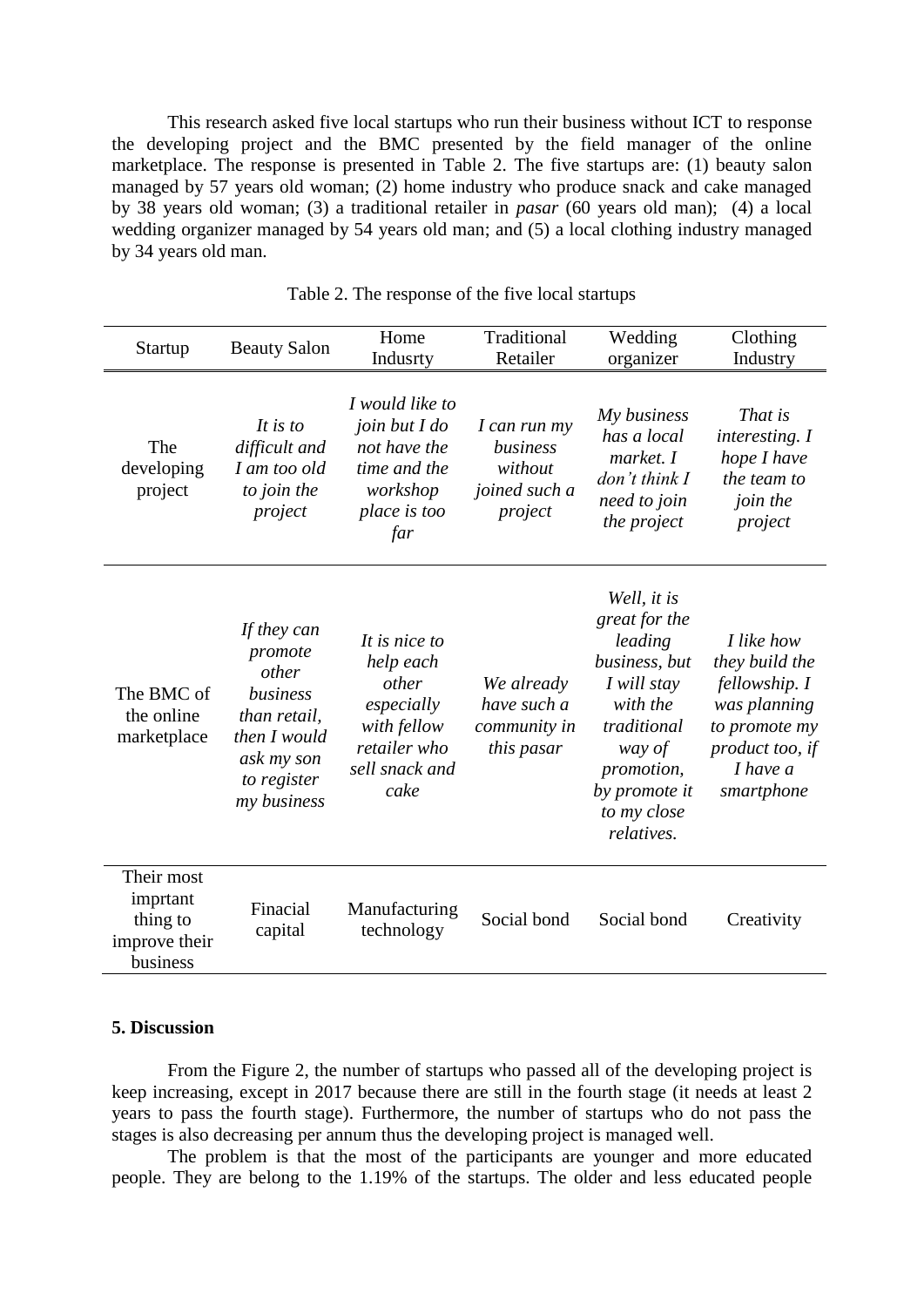cannot join the project because it is not appropriate to their values to run business. Even though younger generation will replace them in the future, It is still important to increase their interest of ICT since the most of startups in Indonesia do not utilize ICT.

An improvement is required to increase the interest of the local startups to join the developing project. This research suggest two improvements to the developing project : (1) the workshop and (2) the selection process

### *1. Improvement in the workshop*

The workshop focuses to prepare the participants with the basic knowledge about modern business. The material can be simplified by answering these question.

- 1) What do they need?
- 2) What do they want ?
- 3) What do they do to make their business different (creativite)?
- 4) What do they do to improve their business?

If most of the the main idea of the business is to make *silaturahmi*, then the organizer must ensure that ICT would have them accomplish that purpose. The material about value proposition should be presented with they social values, documented, then published to increase the interest of the other startups owner to join the project through social media and TV (since the older and less educated people do not use internet).

This research suggest that the business model used in the workshop is BMC, because BMC focuses on the value – which can be social values – and the panel of customer relationship, channel and key partner are suit the social value of Indonesia. The five stages after the audition can be finished if they understand BMC. The first stage is about customer segmentation panel. The second panel is about value proposition and key activities. The third stage is the idea of key resource, cost structure and revenue stream. The fourth stage is about accelerating their business by strengthening the bond with other while it is contained in the channel and customer relation panel in BMC. The last stage can be passed if they can deliver the correct value proposition of the business to the potential investor

#### *2. Selection process*

Social bond is important to Indonesia thus before selecting the participant who selected to enter the five stages, every participant should have a chance to know each other make a discussion and create a mutual relation. This idea can be accomplish if the workshop is managed in a creative camp, where they can make social bonds beside the training sections.

A presentation and delibration can be used to replace interview process. Every participant will be devide into group and present their business idea to the other participant. They will receive the input from the organizer and the other participant this is more appropriate and create a stronger bond between them. The participants are included to give score to the presentation thus the organizer will receive the general response to their business idea.

The selected participant will be proceed to the incubation phase (the five stages), while the other can support them by becoming their partner. This idea is too reduce the competitive atmosphere that do not appropriate in Indonesian culture. The rest of the incubation phase is managed well thus major improvement is not necessary. Thus, the strategy of the overall developing project can be represented in Figure 3.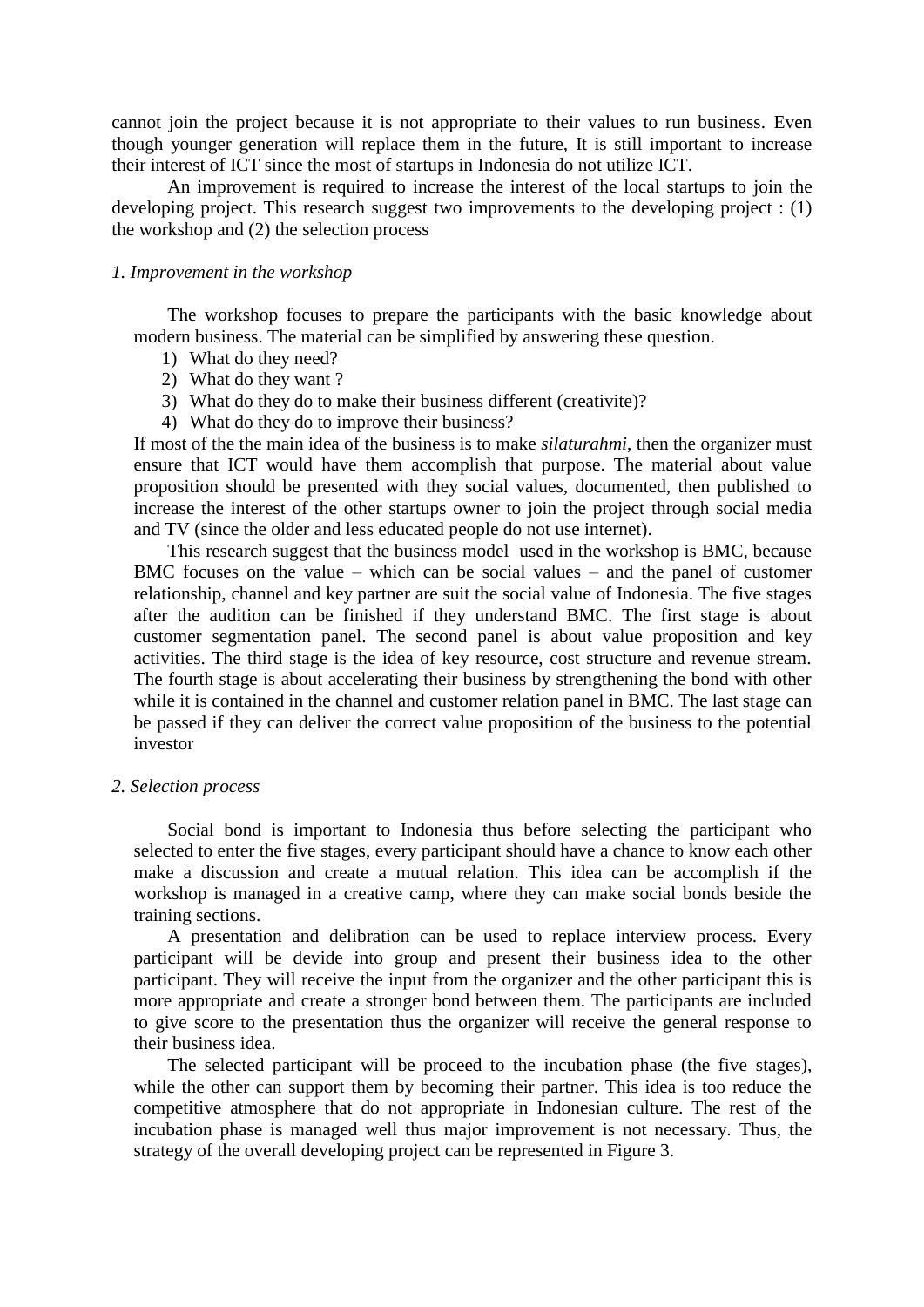

Figure 3. Strategy to develop startups in Indonesia

### **6. Conclusion**

It is true that ICT is important to develop startups in Indonesia, thus the economic growth would be accelerated since startup is the most contributing sector to GDP of Indonesia. Developing startups in Indonesia is not about how to force them using the latest ICT to increase their productivity and advance knowledge in this knowledge economic era. Business has their home base, managing a business cannot be separated from the social values of the culture it takes place. An developing strategy with solid theory of business and managerial techniques is important, but it would be not effective if it does not managed well.

The appropriate strategy to manage a project to develop startups in Indonesia is by focused on the social values of *Silaturahmi*, *Gotong-royong* and *Musyawarah* to replace the competitive environment in the developing project. This is more acceptable to the Indonesia people, thus many traditional startups would be developed. The other important aspects like understanding the material, utilizing of ICT, and expanding business activities are managed as the hidden objectives that will be explained later.

### **References**

- BEKRAF (Badan Ekonomi Kreatif Indonesia); 2018; *Data Usaha Mikro Kecil Menengah di Indonesia*; BEKRAF; Jakarta
- Carney, M; (2005); *Globalization and the renewal of Asian business networks*; Asia Pacific Journal of Management; No.22, pp.337–354.
- Dutu, R; (2016;) *Why has economic growth slowed down in Indonesia? An investigation into the Indonesian business cycle using an estimated DSGE model*; Journal of Asian Economics; No.45, pp.46–55.